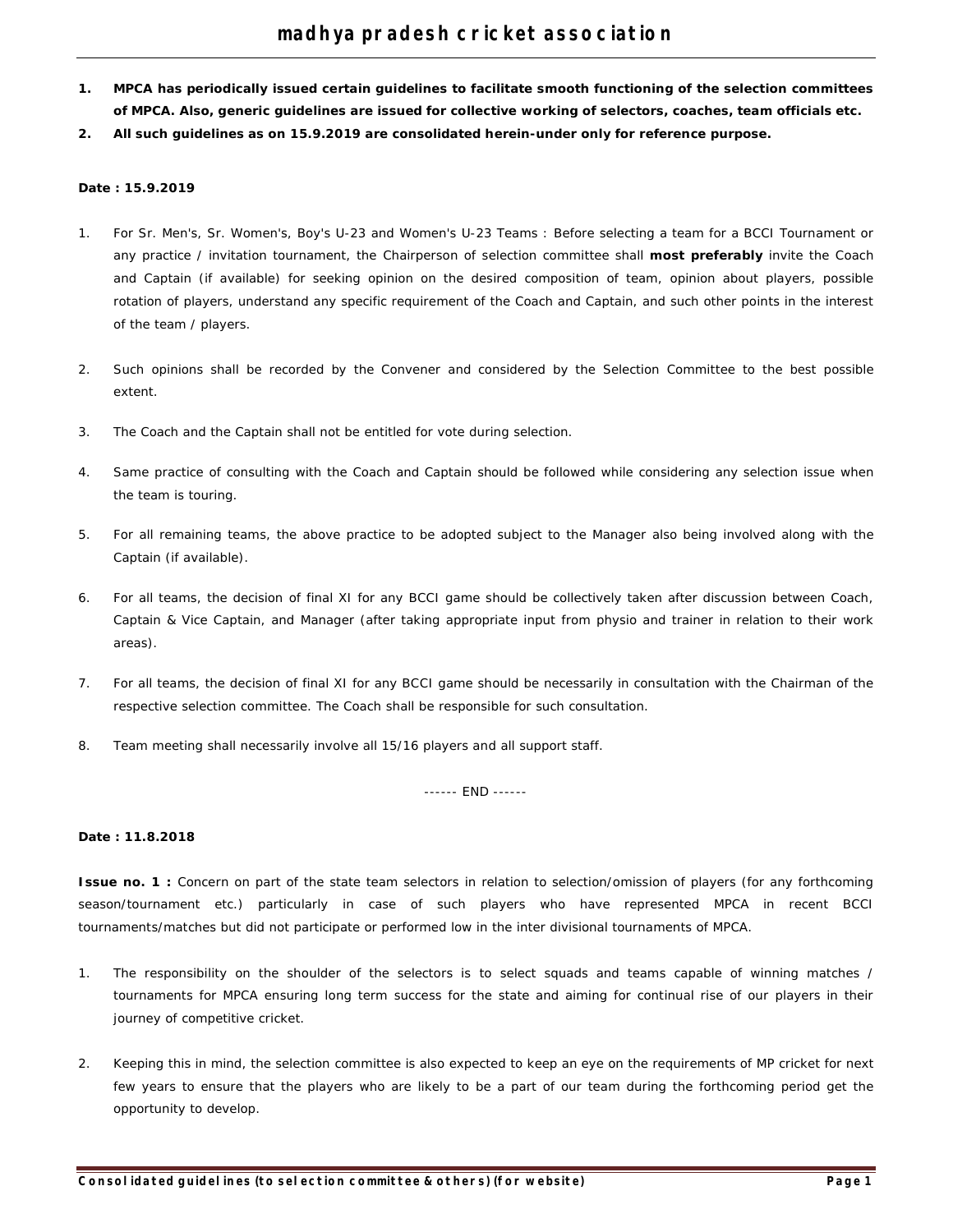- 3. In view of such solemn responsibility, our squads are to be selected through player assessments at one or more of such opportunities having selectorial value like – International or BCCI or MPCA conducted tournaments where our players are featuring, NCA National camps / training sessions (but not zonal academies), players selected by National selection committee, and such other cricket opportunities where a selector is able to effectively judge skills and potential. However, consistency for applying yardsticks is the fundamental element of such process.
- 4. Selectors need to be reassured that 'inter divisional tournament' is NOT THE SOLE opportunity having selectorial value. The selection committee is expected, and perhaps is duty-bound, to keep a close watch on the players in the diverse supply-chain to analyse and integrate such potential from a selection perspective, for instance keeping an eye on the performances of other tournaments (like inter divisional tournaments of other category of similar format) having selectorial significance etc.
- 5. Any player who has performed convincingly, i.e. performance rated between being 'meritorious' to 'satisfactory', in the BCCI tournaments held in recent past has already demonstrated his skills, potential, hunger to excel at National level and hence his bonafide absence / sporadic unimpressive performance in the Inter Divisional Tournament should not act as a hindrance for his progress. The selectors have the liberty to use their discretion in the best interests of MPCA and the players who aspire to mature and compete in higher grades of cricket.

# **Issue no. 2 : Discretionary selection / omission of sporadic talent**

- 1. In any sport, the selection committees are expected to act in a most fair, transparent, honest, objective oriented and impartial manner to attain the goals designed for them. This applies to cricket as also to MPCA being an institution governing the game.
- 2. The views and opinions of selection committee members decide the future of aspiring cricketers either way. This in itself is a huge responsibility on the selectors and hence it attracts equal degree of accountability.
- 3. Cricket is not a measured event hence it is impossible to make selection decisions based solely upon tangible criteria. Typically in cricket, the selection is expected to be based on the judgment and perception of the selectors about the player's abilities, potential, development, attitude, commitment, need for team balance etc.
- 4. Yet, considering the competition available in cricket there is abundant scope for inviting reasonable criticism for either omission / selection.
- 5. In such case, presumably to be a rare one considering the wise pool of selectors available to help MPCA, the convener shall have the privilege to notify the Chairman and seek rationale behind the decision of the committee to record such omission/selection. Such rationale should also be unanimous to the extent possible and the content of the record should be uncontroversial. Once decided to notify, the committee is expected to stand united.
- 6. Lastly, it is always appreciated that the communication within the Selection Committee is confidential. It is expected that such communication is to be carried out in an 'open and straightforward manner' where the views of all members' are heard and understood. Needless to state that the members should not otherwise sway opinions / views of other members of the committee in the selection process.

# **Issue no. 3 : Roster for nomination of selectors for witnessing matches**

1. The appointment of selectors for inter divisional matches and BCCI matches shall be one per game except for finals of any tournament.

------ END ------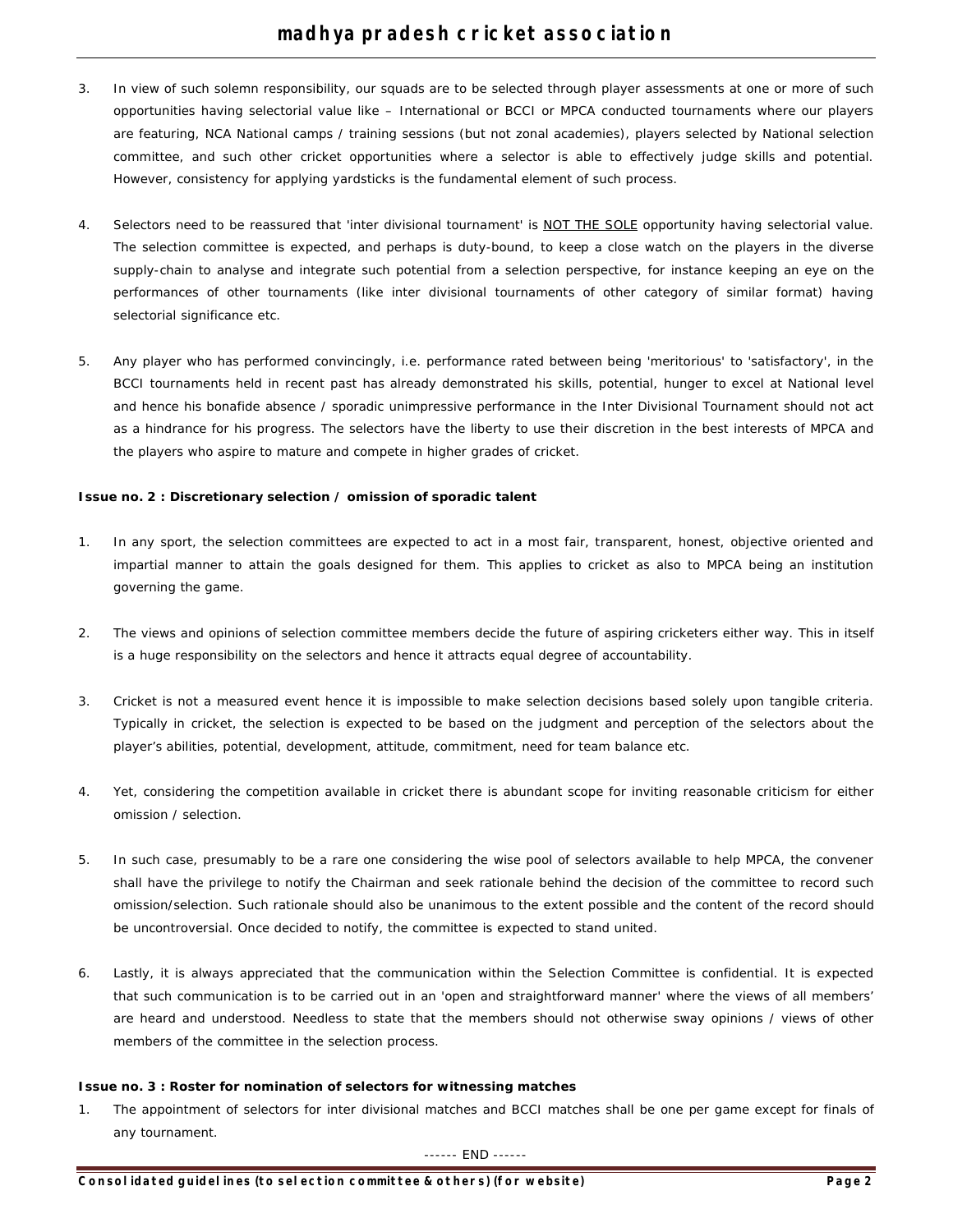### **Date : 4.4.2015**

The Managing Committee has approved the following guidelines to the Selectors of various Selection Committees of MPCA aiming to enhance transparency and fairness in the working of our selection committees.

- 1. The sanctity and decorum of any selection committee meeting must be maintained at the highest level. Personal conduct of all members is of paramount importance. Use of unparliamentarily language, inappropriate or non-gentlemanly behaviour goes against the fundamental protocol and ethics and as such the same should not occur in any of the meetings.
- 2. If it is observed that any member of the Selection Committee, including the Chairman, has transgressed the above norm, the Convener of the selection committee shall immediately ask such member to leave the meeting.
- 3. Whenever the selection committee is discussing a player, any selector who comes under the following categories should voluntarily recuse from the discussion and vacate the meeting to join after the discussion is completed –
	- i. Blood relative and all other close relatives of the player.
	- ii. Secretary of the Division or club of which the player may be associated.
- 4. If it is found that any selector has not acted voluntarily as above, the committee of elected office bearers would immediately consider the replacement of such selector.

---------

Members of all Selection Committees are advised to strictly follow the above guidelines in letter & spirit..

### **Date : 10.11.2014**

### **General :**

- 1. Selectors shall make every effort to watch allotted matches falling under the category of BCCI Tournaments and MPCA Domestic Tournaments (forming a basis for selection).
- 2. The convener shall liaise with the Chairman for holding meetings of the selection committees according to the requirement.
- 3. The Chairman of the selection committee shall be responsible for holding interaction with the members of the committee on any issues replacement of player. The Chairman shall communicate the outcome of such internal communication (between the chairman and members) to the convener of the committee for any needful implementation.
- 4. Selected Players and the respective Division (to which selected players belong) shall be informed only by MPCA.
- 5. Selectors should not involve themselves in the working/activities/role of the team coach/other support staff unless when requested by them (coach or the support staff)
- 6. Selectors may interact with the coach / manager of the team only before or after the match / match day.

### **BCCI Matches :**

- 1. The selection committee, in consultation with the Convener, shall finliase the allotment of matches amongst the selectors during the selection committee meeting once the schedule of matches is finalised.
- 2. Any selector who does not watch Inter Divisional matches shall not be considered for allotment of BCCI matches.
- 3. Not more than 2 selectors (including the Chairman) shall be appointed per match (except final). In case of finals of any tournament, all selectors may attend.
- 4. All selectors, irrespective of maximum stipulation as above, can witness the match if being played at the native place.